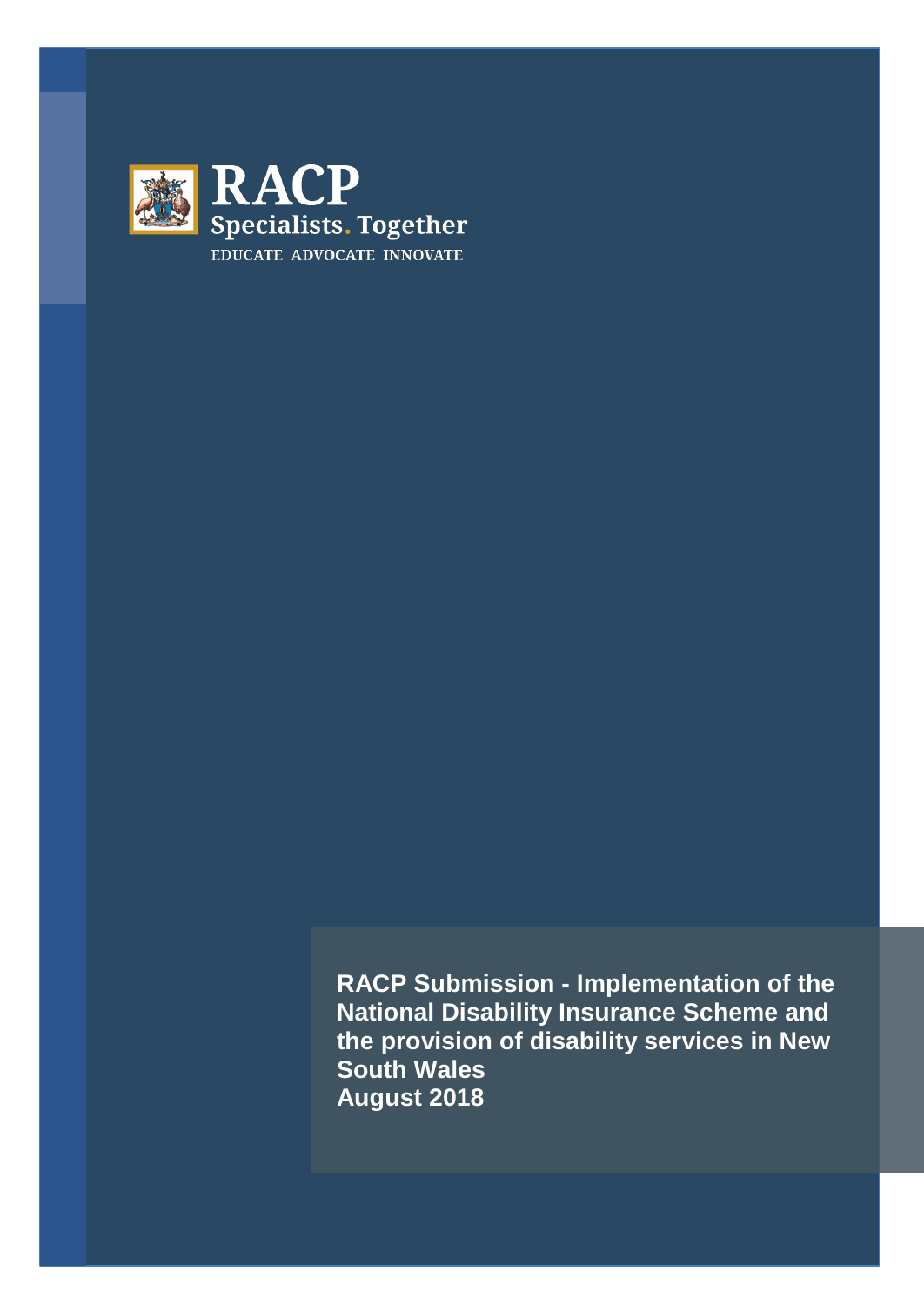# **Overview**

Thank you for the opportunity to provide feedback to the Legislative Council's Health and Community Services Committee's Inquiry in to the Implementation of the National Disability Insurance Scheme (NDIS) and the provision of disability services in New South Wales (NSW).

The Royal Australasian College of Physicians (RACP), represents over 17,000 fellows and 7,500 trainees across over 30 specialties in Australia and New Zealand. This includes rehabilitation medicine physicians and paediatricians who have a strong interest in promoting the health and wellbeing needs of NDIS participants, and the role the NDIS will have in supporting the health and access to health care of people living with disability. Rehabilitation physicians and paediatricians are well placed to provide assessment, recommendations and advice to patients and their parents around the types of NDIS supports that are important in improving or maintaining their health.

The RACP has contributed physician and paediatrician perspectives and expertise at various stages of The NDIS roll-out across Australia, also assisting to equip physicians and paediatricians with the skills and knowledge to work effectively within the new NDIS model and support the delivery of high quality care to their patients with disabilities. To achieve this aim, the RACP launched a comprehensive online resource for medical specialists, available at [www.racp.edu.au/ndisguides,](http://www.racp.edu.au/ndisguides) to provide practical, userfriendly information on topics including eligibility, planning and funded supports. The RACP also has a specific position statement on [Health and the National Disability Insurance Scheme.](https://www.racp.edu.au/advocacy/policy-and-advocacy-priorities/national-disability-insurance-scheme)

The RACP strongly supports the NDIS, its underlying values and principles, including individual autonomy, non-discrimination, and full and effective participation and inclusion in society. The College appreciates that the provision of a more comprehensive set of services for Australians living with disability is a complex undertaking, and is made more complex by the variation in service offerings (other than what is provided under the NDIS) across jurisdictions and even within individual states and territories.

The NDIS does not replace mainstream health services however, under its health and wellbeing domain, it will be integral to ensuring that health care plans are carried out, and that participants have access to sufficient and appropriate health care. Health is a state of complete physical, mental and soc[i](#page-2-0)al wellbeing and not merely the absence of disease or infirmity.<sup>i</sup> Good health is fundamental to wellbeing for all people, including those living with disability. It helps them to participate in their community, to cope with life's adversities, and to set and achieve their goals. The health sector and health professionals have a key role to play in the successful implementation of the NDIS for children, young people and adults living with disability. This includes providing the right information to NDIS participants, their families, carers and planners, to assist them to make decisions in relation to individual NDIS plans and their implementation.

More broadly, it is important to recognise that the NDIS will not cover large numbers of NSW residents who are living with disability. It is imperative that services that provide them with support are not shut down or scaled back under the false assumption that the NDIS will provide them with an appropriate substitute package.

# **Key recommendations**

#### **1. The rollout of the NDIS should be undertaken at an appropriate pace to ensure that each new and existing participant can undergo effective and comprehensive planning, and have access to necessary interventions throughout this process.**

The Productivity Commission has noted that "*Good planning processes are essential for the long-term sustainability of the NDIS*."[ii](#page-2-1) Anecdotal information indicates that an excessive focus on meeting intergovernmental-agreed timelines for participant intakes has come at the expense of quality in individual NDIS plans. Adjusting these timeframes requires consent from individual States, and is an option the NSW Government should consider to preserve the quality of the rollout. The latest NDIA Quarterly report for NSW indicates that the current rate of participation in the NDIS is at 81% of the agreed bilateral target.<sup>[iii](#page-2-2)</sup> Whilst this is not a poor performance, it demonstrates that more work must be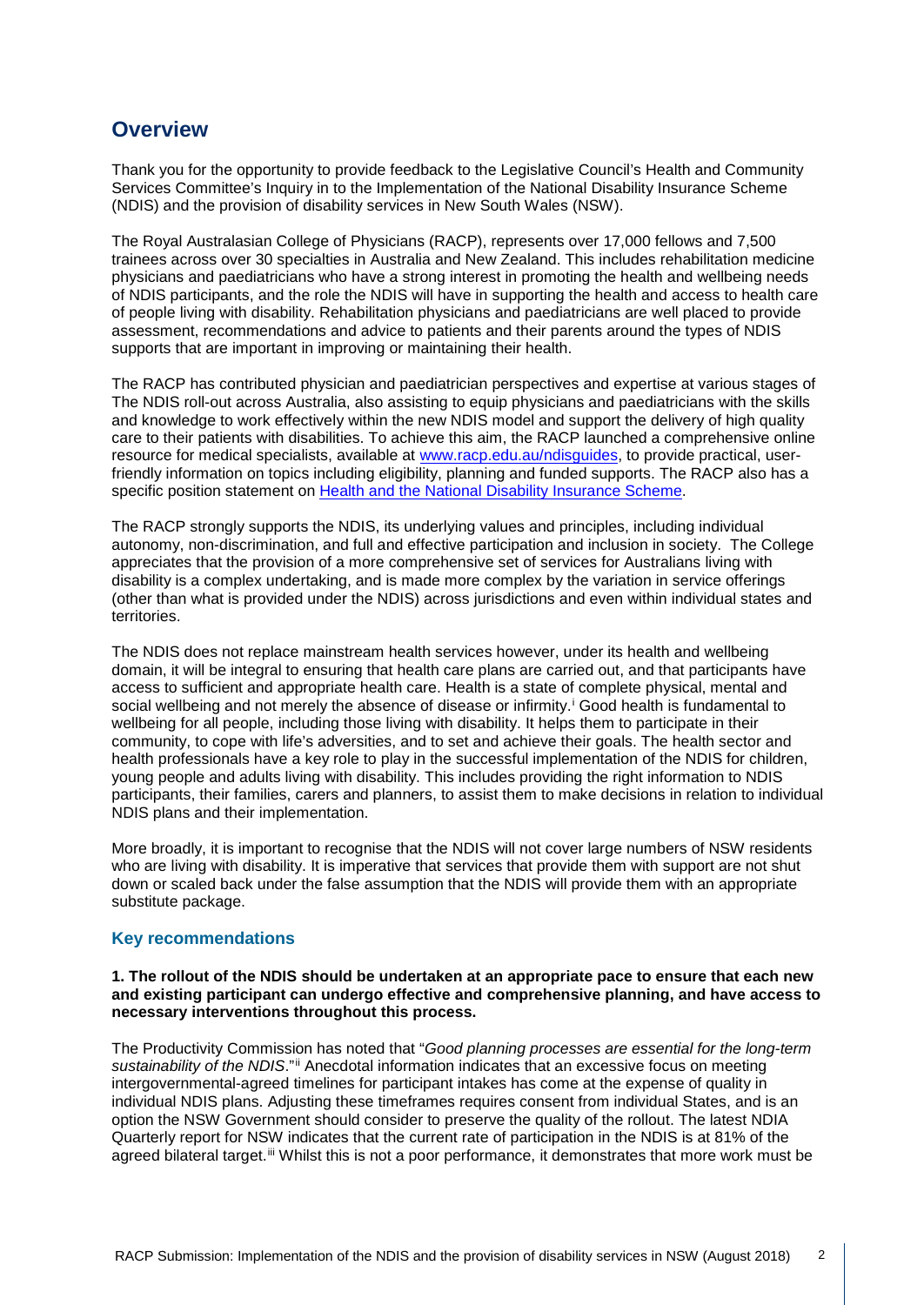done to ensure that participants both current and new are able to effectively access the NDIS according to their particular needs and circumstances.

<span id="page-2-0"></span>Examples of issues arising have included phone contact with little or no warning or pre-planning, no inperson assessment of a participant's living arrangements and use of language that implies to a participant the conversation's purpose is to gather information, but is used to make key decisions about their plan. Further, the brevity of some calls is particularly problematic for participants with language, speech or cognitive issues.

### <span id="page-2-2"></span><span id="page-2-1"></span>**2. Fully fund Information, Linkages and Capacity (ILC) services during the NDIS rollout transition period**

The College agrees with the Commonwealth Productivity Commission's recommendation to increase ILC funding during the NDIS transition period to the full amount (approximately \$131 million per year, inflation-adjusted) immediately. This is currently planned for 2019/20 – we are concerned that in the likely event the full roll out is not achieved by this date, full ILC funding will be delayed. It is important that the suggestion to divert these funds from the National Disability Insurance Agency's (NDIA) program delivery budget does not result in inadequate funds being available to other parts of the Scheme.

### **3. Provide more tailored supports to those with difficulties accessing the NDIS, including people with limited English and communication difficulties, and intellectual disability**

Every Australian deserves equitable access to services, regardless of their circumstances or where they live. It is important to recognise that there are still certain groups in the community who are currently experiencing difficulties accessing the NDIS or who are at risk of falling through the cracks.

Those with limited access to the NDIS include:

- Aboriginal and Torres Strait Islander communities;
- People from CALD communities; and
- Regional, rural and remote communities.

Settlement Services International estimates that, with the Scheme fully operational in 2019-20, 20% of the NDIS packages nationally will be used by people from CALD backgrounds. The national participation rate is currently at 7.2%, with 9% in NSW<sup>[iv](#page-3-0)</sup>.

Feedback from RACP Fellows indicates that the literature provided to participants is not easy to read; the NDIS also does not currently include funding for language services, which has implications for all people with low English proficiency or communication difficulties. The RACP acknowledges the introduction of the Cultural and Linguistic Diversity Strategy 2018, but recommends improved provision of plain English information or other alternative communication tools to address difficulties understanding medical terminology, likely processes, and risks and benefits of treatment, including interpreters.

Aboriginal and Torres Strait Islander people have higher rates of disability than non-Indigenous people across all age groups, and Aboriginal and Torres Strait Islander people aged 35–54 are 2.7 times as likely to ha[v](#page-3-1)e a disability as non-Indigenous people of the same age<sup> $\vee$ </sup>. Indigenous Australians with a disability have a very distinct age, geographic and health profile compared to the rest of the population. The RACP is in favour of tailored, culturally appropriate services which are community informed and community led where possible, to support the provision of services to Aboriginal and Torres Strait Islander people with disability. The Department of Social Services also recommends improved data collection and increased community driven research with respect to disability and Aboriginal and Torres Strait Islander people<sup>vi</sup>.

It is important that the rollout of the NDIS in NSW examines ways of providing more tailored supports in rural and remote communities to ensure access to health care, including local training and provision of culturally appropriate supports. Evidence shows that there are barriers to greater access, delivery of therapy supports and choice in rural and remote areas<sup>[vii](#page-3-3)</sup>. Access in rural and regional areas to health workers who understand the systems and services required by people with disability is important. There are currently gaps in allied health services (e.g. medical, paediatric and mental health services) in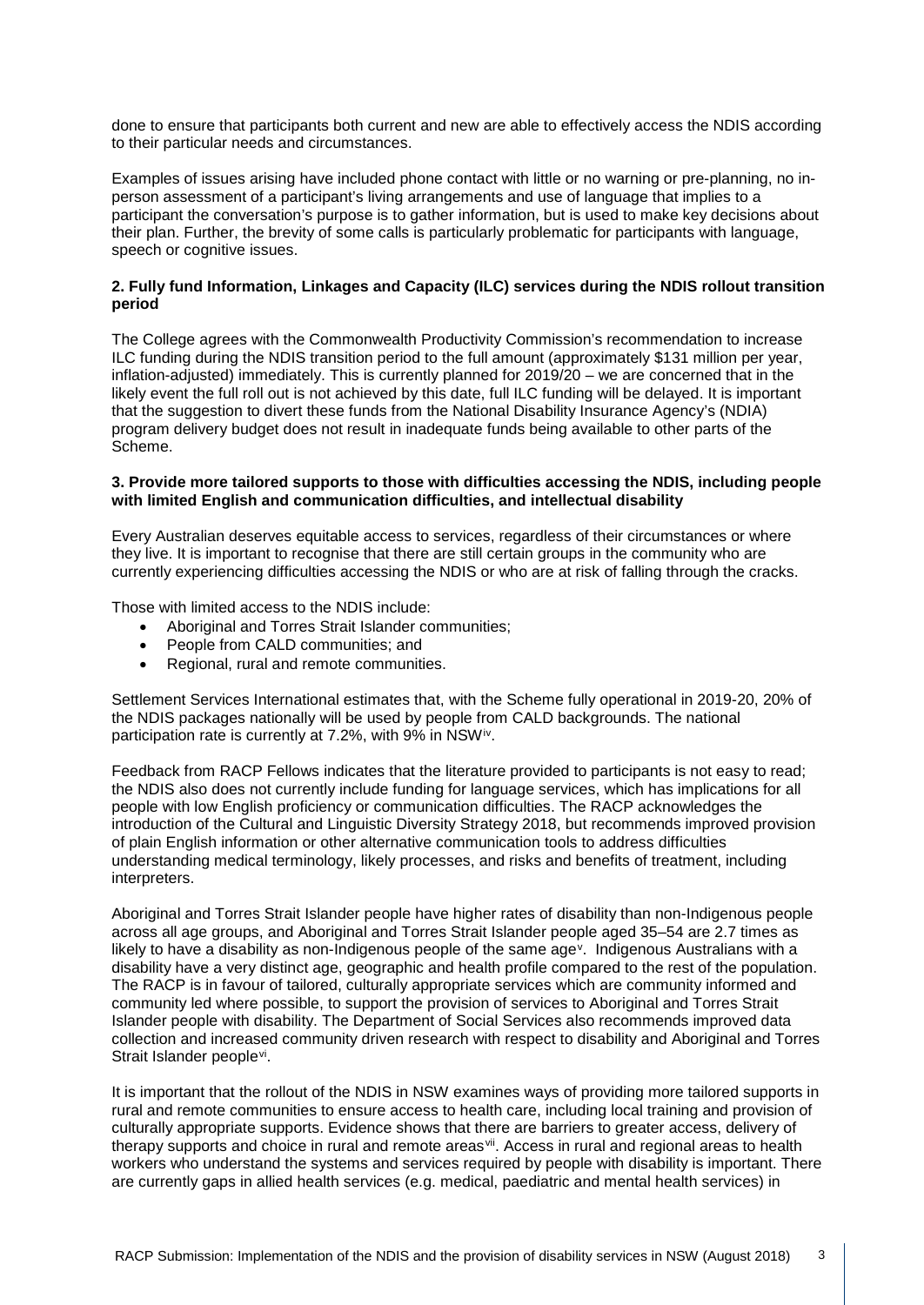remote, rural and regional areas. RACP Fellows have reported that the gap in allied health services has led to significantly longer wait lists compared to those in metropolitan areas. Nonetheless, wait lists in metropolitan areas can stretch up to 18 months. RACP Fellows note that in rural and remote areas, some people must travel up to 700 km to access much needed services in capital cities.

It would be more beneficial to NDIS participants to identify different agencies to cover grouped areas of services such as allied health services, housing support services, respite and social participation and education issues to concentrate skilled staff within less agencies. In regional and remote areas this could improve professional support and continuing education of NDIS service providers ultimately improving the standard of service provided, as well as avoiding duplication of services and inefficient expenditure.

### **4. Develop a better understanding and communication of the intersection between the NDIS and mainstream health services to improve outcomes and avoid cost shifting**

<span id="page-3-1"></span><span id="page-3-0"></span>There is a lack of clarity about how some intersections between the NDIS and other mainstream health services will function. This is key to the financial sustainability of the NDIS, but also to the outcomes of its participants, who are at risk of falling between cracks in care systems. This will require the NDIS and NDIS providers to have a comprehensive understanding of the health, housing and other social services available in their area. It will further require NDIS providers to be aware of admission and discharge procedures to services including hospitals – in turn, other services will need to make reasonable adjustments to ensure smooth procedures and communication between themselves and NDIS providers. The improved understanding of the intersection between the NDIS and other services should lead to a reduction in cost-shifting.

<span id="page-3-3"></span><span id="page-3-2"></span>Some RACP Fellows have also noted that the decision to transfer current disability services from Ageing, Disability and Home Care NSW to the non-government sector to support delivery of the NDIS has created some access problems. Particularly in communities where there may not be sufficient eligible clients for the NDIS, service providers may not be able to continue operating. This will disproportionately affect regional, rural and remote communities. The NSW Government must ensure continuity of support to ensure that participants are not left without appropriate services.

The interface between the NDIS and other disability services is critical for participant outcomes and the financial sustainability of the scheme. Some disability supports are not being provided because of unclear boundaries about the responsibilities of the different levels of government. The NSW Government must set clear boundaries at the operational level around 'who supplies what' to people with disability, and only withdraw when continuity of service is assured.

## **5. Undertake a specific review of the intersection between the NDIS and rehabilitation medicine health services**

Rehabilitation is integral to many people living with acquired disability, and it is important that collaboration between the NDIS and rehabilitation medicine services is comprehensive. This is particularly important for rehabilitation services dealing with people with newly acquired disability, and includes those in and recently discharged from inpatient rehabilitation units, and must acknowledge the differing needs of this group compared to people living with disability who are well-established and living in the community. A closer examination of the intersection between the NDIS and rehabilitation medicine health services may lead to NDIS planning processes and timelines being adjusted to ensure that people with newly acquired disability have a seamless and efficient transition from health and rehabilitation services to the community and NDIS participation.

## **6. Improve communication around the linkages between the NDIS and vocational rehabilitation services to clarify some of the Scheme's benefits**

One of the stated aims of the NDIS is to support people living with disability to fully participate in their societies, including through employment. However, at this stage the linkages between the NDIS and agencies with expertise in returning those with disabilities to appropriate work are unclear. As well as vocational rehabilitation services provided by the health sector, improving the links with personal injury and income protection insurance schemes would be beneficial. Clearer communication is required to illustrate how the NDIS will intersect with vocational rehabilitation services and participants living with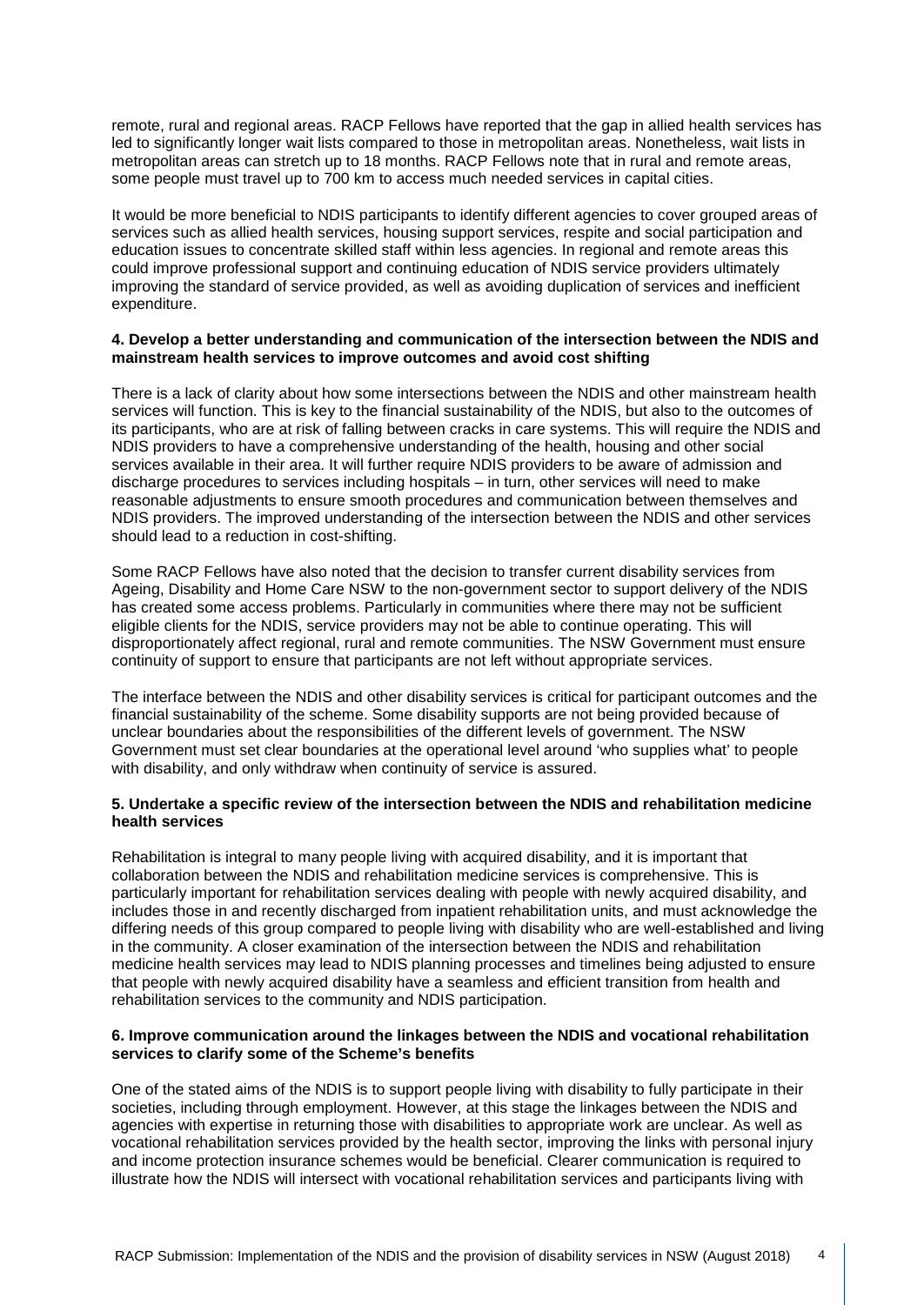disability, to ensure that the NDIS can successfully facilitate access and support employment and transitions to work for participants.

#### **7. Enable access to the Early Childhood Early Intervention (ECEI) approach for children recognised to be at risk of developmental delay/disability, and inclusive of therapeutic intervention for children who require it**

ECEI has led to a more accessible first point of contact for families and young children showing signs of developmental delay and in need of disability supports. It is important that children known to be at risk of developmental delay on the basis of biological or other factors are able to receive early intervention to increase opportunity to reach developmental potential, educate and support parents to promote their child's development and inclusion. The RACP recognises the recent appointment of organisations to deliver the NDIA's ECEI approach across NSW at full scheme from July 1 2018. This approach will provide much needed supports including functional assessments, short-term, targeted speech and occupational therapy, and information about local community and mainstream health services.

However, the RACP is concerned that the key worker model can present limitations when a child requires profession specific assessment, advice and therapy. Our Fellows have noted some instances where families may be directed to external, private therapists. This imposes a burden for families who need to engage multiple service providers in order to meet their child's needs. It is important that NDIS providers offering the key worker service also be in a position to provide these specific therapeutic services as part of the ECEI package.

<span id="page-4-0"></span>Early Childhood Intervention Australia (ECIA) NSW/ACT has also identified a number of issues currently being experienced by NSW ECEI Transition Providers while working with other government funded services during the NDIS transition, such as:

- Long waiting lists for Community Health and Family Support services;
- Lack of clarity as to responsibility of the NDIS and other government systems;
- Responsiveness of general community services to the needs of children with developmental delay and disability;
- Lack of a coordinated approach for families experiencing vulnerability with children with developmental delay and disability; and
- Long waiting lists for developmental assessments[viii.](#page-4-0)

### <span id="page-4-1"></span>**8. Introduce "immediate response" policies and procedures to ensure support for children with significant changes or deterioration in skills or behaviour**

The College recommends that mechanisms be established which expedite access to the NDIS and NDIS ECEI for more vulnerable children, such as "immediate response" policies and procedures in health and hospital settings. This would ensure that support is provided for children diagnosed with significant changes or deterioration in skills, functionality or behaviour, and prevent loss of placements. This is also relevant for young people and adults with disability. It is important that children living with disability and their families have a clear understanding of their eligibility for the NDIS, and their pathway to participation.

#### **9. Ensure that NDIS planners and service providers have sufficient expertise to understand the types of supports needed for children with high or complex needs, particularly those with developmental disabilities or challenging behaviours**

ECIA NSW/ACT estimates that by 2019/20 there are likely to be 9,037 to 12,065 children with delays in NSW that are not likely to receive an individualised funding support package under the NDIS but still require some degree of support from other government systems and the community<sup>ix</sup>. There are substantial risks that those with high or complex support needs will not be met by the NDIS under its current models of service, particularly for those with developmental disabilities such as intellectual disability or autism, and challenging behaviours.

Often referred to as "hidden disabilities", planners may not understand the type of supports that are suitable to address these challenges and include insufficient funds to properly meet a child's needs. Some non-government organisations do not have sufficient experience to address aggressive or violent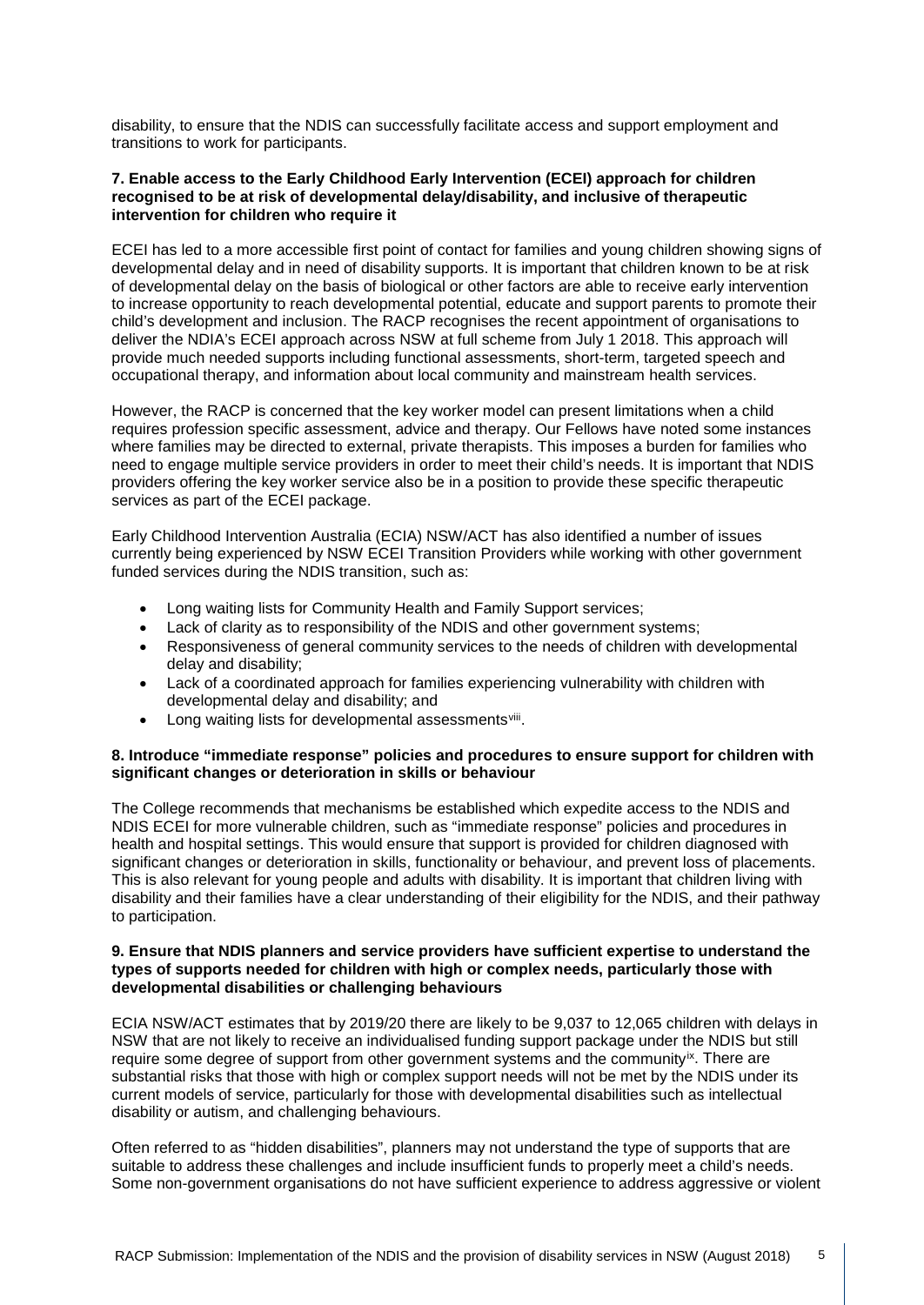behaviours, complex behaviour presentations, coexisting issues in the family such as stress, mental health problems, or instability in family membership. These behaviours can also indicate unmet needs which require a response from multiple agencies. With the introduction of the NDIS, there are insufficient funds to employ specific counsellors and family support workers to maintain family unity and to help parents enhance parenting skills and resolve problems<sup>[x](#page-5-0)</sup>. The NDIS must ensure that families do not relinquish care, see their services suspended or get abandoned to mainstream services such as health.

The NSW Government must ensure that planners and service providers are supported to develop sufficient expertise so that they may provide adequate support for children with high or complex needs, particularly those with developmental disabilities or challenging behaviours. One such example could be the introduction of expert resource teams to support services where the needs of children are highly complex.

## *On eligibility criteria:*

### **10. Undertake a review of the current eligibility criteria for people living with a psychosocial disability and for adult onset physical health conditions associated with fluctuations and progressive decline**

It has been reported that the complexity of collecting evidence to prove permanent, functional disability inhibits many people from meeting the Scheme's eligibility criteria. Evidence is particularly hard to obtain for people who are often disconnected from services and supports or don't have access to services and supports (such as people in rural, regional and remote areas), are transient and/or homeless, or face difficulties in accessing services and information such as with people with language barriers<sup>[xi](#page-5-1)</sup>. Some RACP Fellows have reported that in some cases, it is easier and more efficient to provide a service and review eligibility at a later time, which can result in no payment for the service which has been provided.

Concerns have been raised about the definition of 'permanency' for this disability. This is incompatible with recovery models used in supporting people living with psychosocial disability. The recovery model of mental health is focused on building capacity; however, periods of severe disability may still occur. The eligibility criteria need review if the intention is for people living with psychosocial disability to be able to enter and exit the scheme, with ongoing support during and prevention of periods of impairment. The current criteria limit this ability. Adult onset physical health conditions associated with fluctuations and progressive decline that are likely to lead to significant functional impairment and increased support needs should also be considered. Examples include motor neurone and Huntington's disease.

#### <span id="page-5-1"></span><span id="page-5-0"></span>**11. Provide a more coordinated response regarding service provision for ineligible children**

<span id="page-5-2"></span>The RACP would also like to draw attention to concerns raised regarding the eligibility of children and families for the NDIS. Eligibility for early childhood intervention individually funded support plans under the NDIS for children age 0-6 in sections 25(1) of the NDIS Act 2013 requires that a child meet the developmental delay requirements set out in section 9 NDIS Act 2013<sup>[xii](#page-5-2)</sup>. The definition effectively excludes those children who have mild developmental delays.

The College is concerned about ineligible children who may not qualify for the NDIS and may have difficulty accessing other relevant services, including children with disruptive behaviours and complex developmental trauma. For example, children with milder disabilities are less able to access early intervention services as a result of the NDIS - children on the milder end of the autism spectrum (level 1 on ADOS – autism diagnostic observational scale) are not eligible for early intervention services and thus experience difficulties in accessing much needed support.

Although the recent introduction of the NDIA's ECEI approach from July 1 2018 will help to link those not eligible for an NDIS plan to other government services and the community, children not eligible for the NDIS require a coordinated response from the NSW Government. The NSW Government must ensure that ineligible children and their families are supported to access mainstream health services and assist them in obtaining effective intervention and support.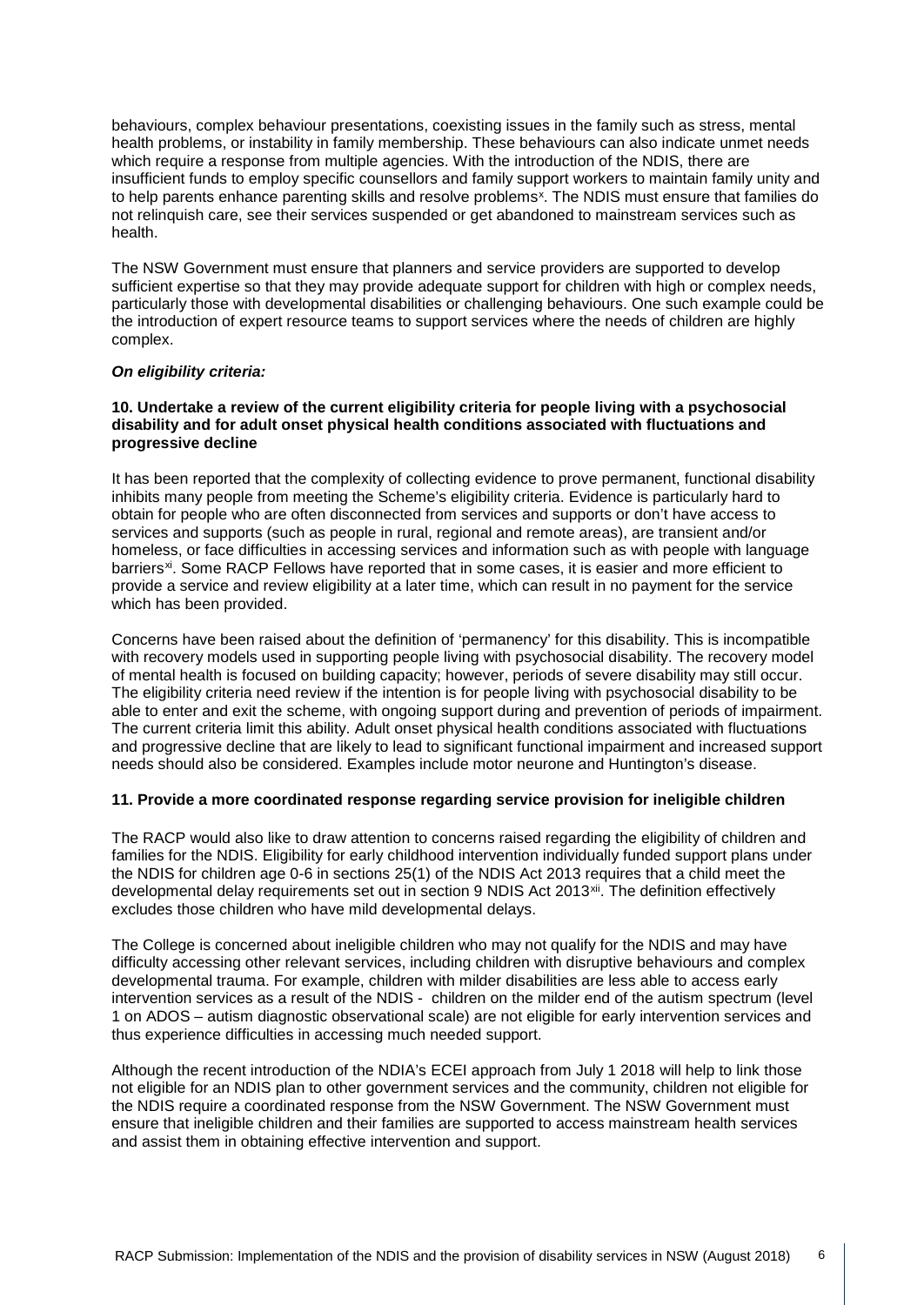The NDIA projections indicate by the Financial Year 2019–2020 that 47,000 of the 460,000 total NDIS Participants with approved Plans will be children aged 0-6 and that a further 59,000 children age 0–6 may identify as having a developmental delay or disability but are not expected to be eligible for an individualised funded support package<sup>xiii</sup>. ECIA NSW/ACT has projected that 21,043 children age 0-6 will seek access to the NDIS NSW by 2019-20 and that 12,625 children in NSW are not likely to receive an individualised funding support package under the NDIS but will still require some degree of support from other government systems and the community<sup>[xiv](#page-6-1)</sup>.

<span id="page-6-1"></span><span id="page-6-0"></span>Paediatricians and other medical specialists remain keen to work closely with the NSW Government to improve care, health and wellbeing for children with disabilities and health conditions. The RACP recognises that close and effective collaboration across sectors is in the best interests of vulnerable children and their families.